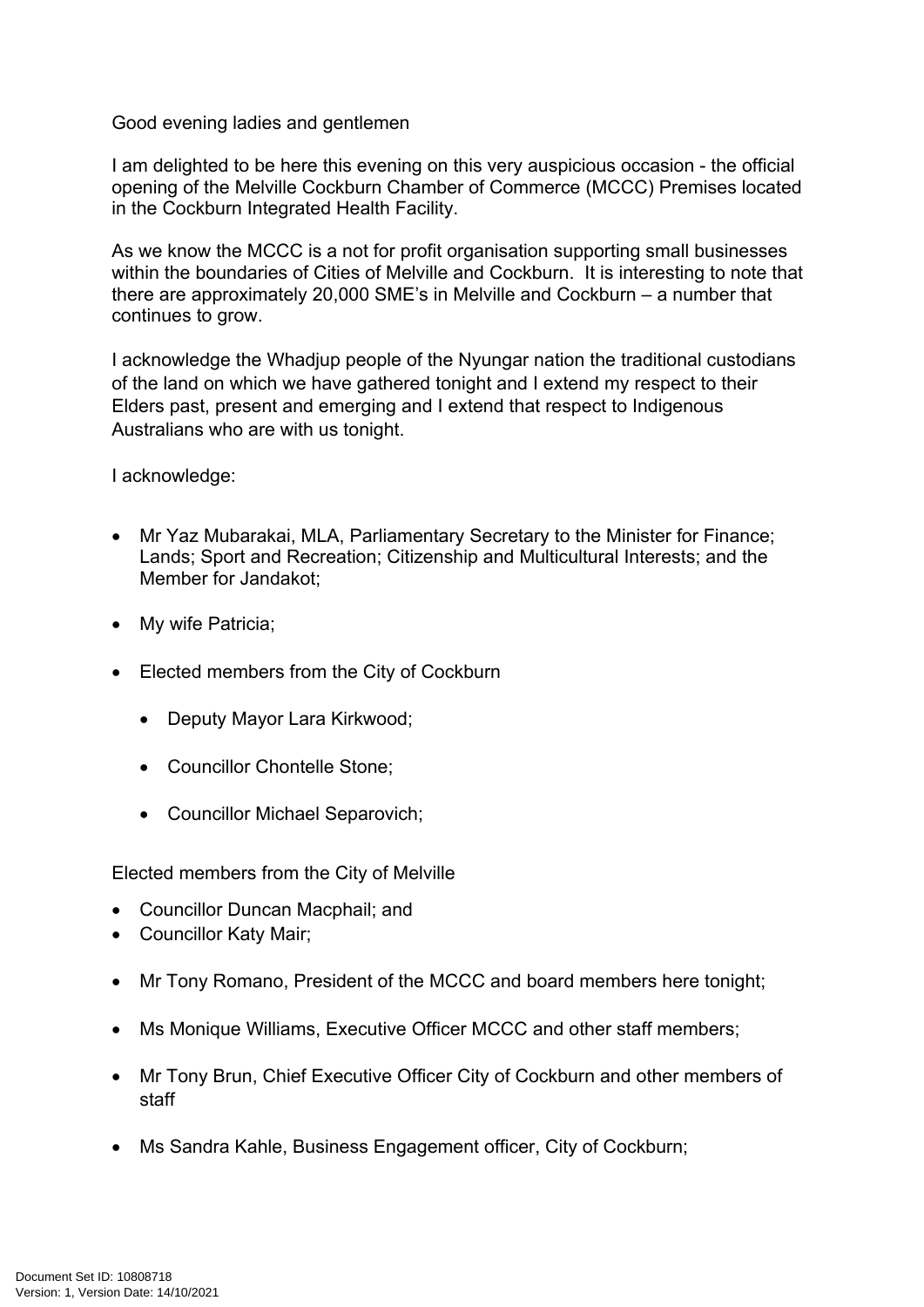- Ms Joanna Arbel, Communications Co-ordinator, City of Melville;
- Sponsors and Members of MCCC;
- Ladies and gentlemen, one and all.

We have seen the MCCC grow in stature and membership over many years based on the direction of the board who are all volunteers and the members of staff led by Monique Williams.

The Cities of Melville and Cockburn are major supporters of the MCCC along with a list of local businesses many of whom have also become sponsors.

The new premises will provide additional opportunities for growth and new ventures supporting the small- medium business sector, in fact it will be a business hub.

I have personally attended many of the MCCC Business Networking events over the years, seeing them develop and become more diversified, and of course, always a valuable networking opportunity.

At a time when the entire community is faced with the challenges of COVID - 19 it is not surprising that the small - medium business sector obstensively represented by the Chamber have battled on many fronts to keep their head above water, while others have thrived in the circumstances.

The Chamber has and continues to provide a diversity of membership, opportunities for networking, sharing of knowledge, risk appetite and in general goodwill of the kind rarely found outside of a collegiate body.

It has been amazing to see leaders and members within the Chamber and how they have 'welded' all those who have been long term members together with more recent members into a powerful and commendable force.

In closing, thank you the continuing good work being done by the Chamber, your strengthening role in the districts of Melville and Cockburn, and importantly the services you offer to your members - it is truly remarkable.

You may have heard this quote from Larry Page - if we were motivated by money, we would have sold the company a long time ago and ended up on a beach.

Having said that, I officially declare open the Melville Cockburn Chamber of Commerce Premises and extend our best wishes for the future.

Stay safe and keep up the good work.